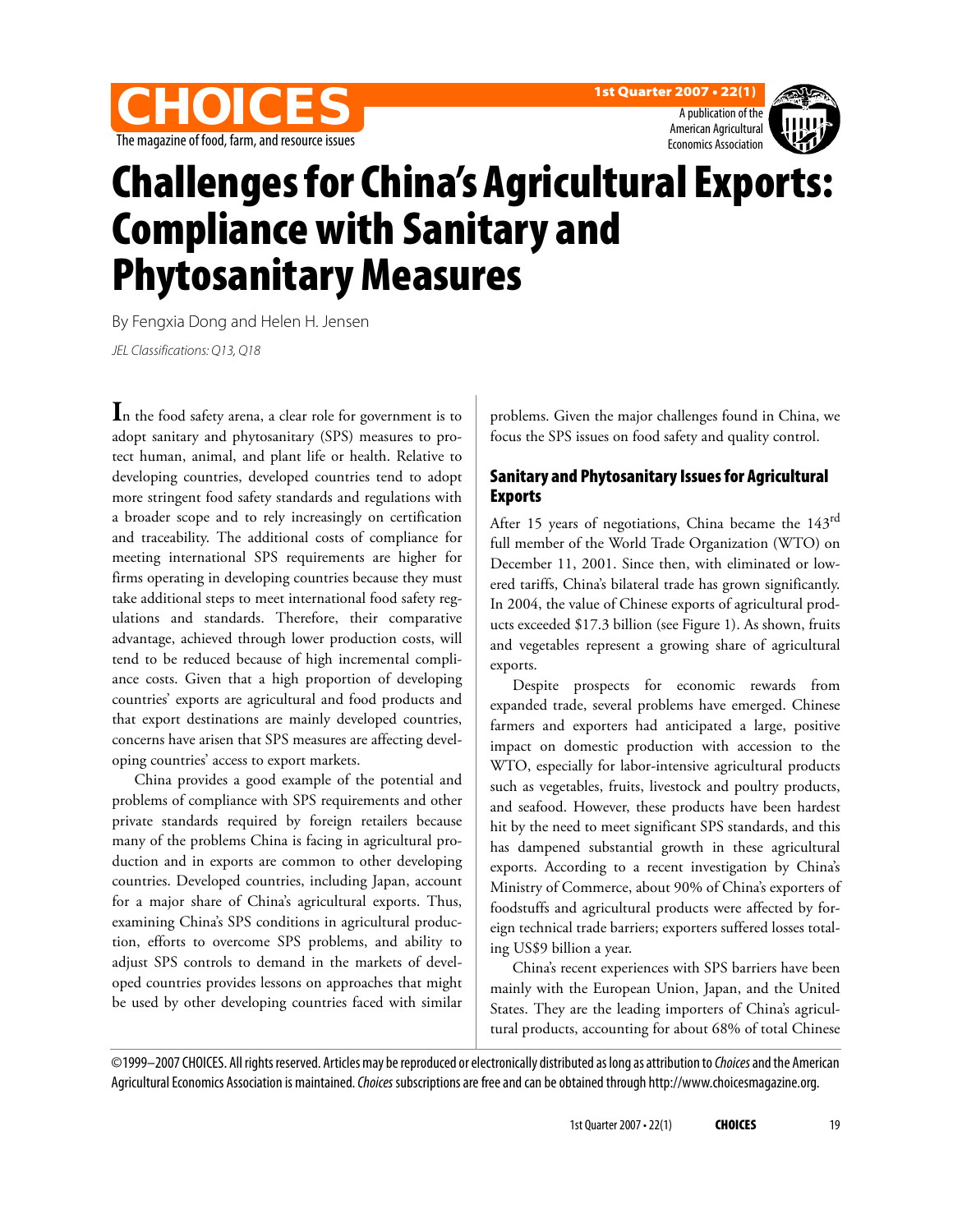

**Figure 1.** Chinese agricultural product exports. Source: FAOSTAT (http://faostat.fao.org)

vegetable and fruit exports over the 1998-2000 period. But, at the same time, these three markets accounted for 41%, 30%, and 24%, respectively, of the trade losses attributable to SPS measures in 2002. An illustrative example is Japan's ban on China's frozen spinach in July 2002 after pesticides called chlorpyrifos were found in the product. Prior to the ban, imports from China accounted for 99% of Japan's annual imports of 40,000 to 50,000 metric tons of spinach. Because failure to pass SPS inspections often leads to closer inspection of future exports, China's agricultural products have confronted much stricter inspection in these markets following several of the SPS-related problems. Currently, Chinese exports of seafood, vegetables and fruits, tea, honey, poultry meats, and red meats are creating the most frequently encountered SPS problems. Excessive pesticide residues, low food hygiene, unsafe additives, contamination with heavy metals and other contaminants, and misuse of veterinary drugs have been major issues.

## Current Sanitary and Phytosanitary Conditions

China's SPS problems can be attributed to many factors, most of which are common to developing countries. Although there is a dual system of production, with some export-oriented enterprises co-existing with primarily domestically oriented production, it is hard to keep the two separate in the national supply chain, and the overall level of food safety in domestic production will inevitably affect the expansion of China's agricultural exports.

#### **Regulatory and Oversight Systems**

Because the Chinese government is still working to perfect its SPS regulatory and oversight systems, regulation and supervision of food product quality do not yet provide the necessary guidance for agricultural and food production. Some industries and commodities have no technical standards, and there is no sound food safety law to support and upgrade inspections. With respect to restrictions on pesticide residues, Codex has over 2,500 maximum residue levels, the European Union has over 22,000, the United States has over 8,600, and Japan has over 9,000. By comparison, China has only 484, and fewer than 20% of these conform to Codex levels.

Many technical standards and regulations in China are outdated, duplicative, or inconsistent with international standards. Moreover, the establishment of agricultural standards involves 10 government ministries, with little coordination from the central government down to the county level. As a result, each level of government has developed its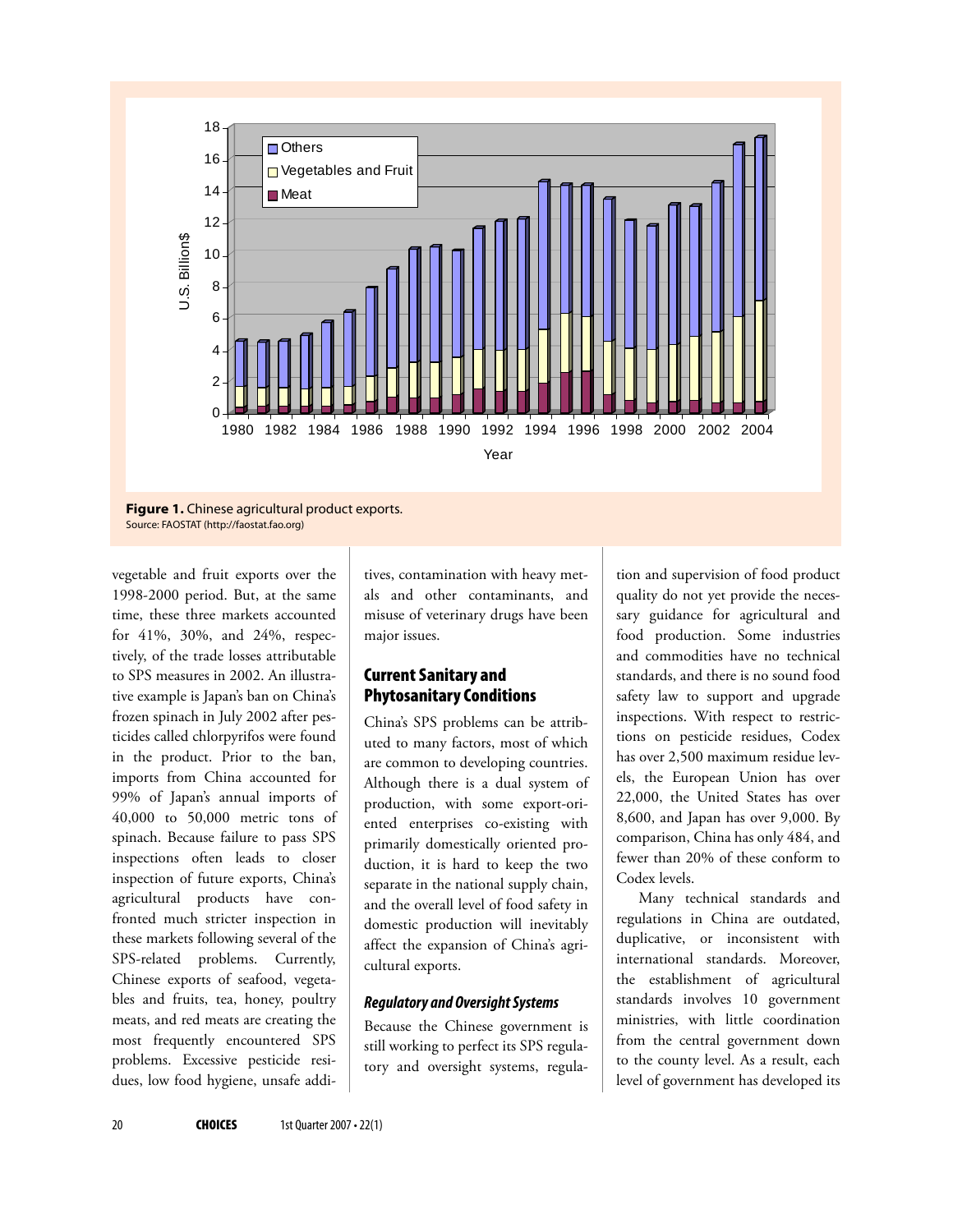own standards. This dispersed structure neither facilitates coordination nor supports effective implementation of food safety regulations. In addition, the lack of technical, institutional, and managerial capacity to control and ensure compliance makes the regulations and standards less effective.

#### **The Production Environment**

The lack of effective regulation of quality, coupled with widespread noncompliance with existing regulations, has resulted in Chinese producers often misusing or abusing chemicals and drug inputs (for example, chemical fertilizers, pesticides, and antibiotics). Antiquated production techniques and technology, environment pollution, and a low-quality input supply make production conditions worse. According to inspection reports of agricultural produce sampled by China's Ministry of Agriculture in July 2005, over 10% of vegetables in farmers markets and supermarkets contained excessive pesticide residues based on Codex food standards.

In animal production, there are persistent violations of regulations on drug additives and quality standards. In 2005, China's Ministry of Agriculture conducted sample inspections nationally on feed and feed additives and veterinary medicine. About 9% of samples drawn from feed and feed additives production, marketing, and utilization firms or households were substandard. Besides prohibited drug additives, lead, aflatoxin B1, and *Salmonella* were the most common adulterants or types of contamination found. In addition, 25% of veterinary medicine samples were substandard in terms of quality.

The small scale of fresh produce and livestock operations in China and the fact that they are relatively scattered across producing areas contribute to the abuse of agricultural chemicals and noncompliance with regulations. For example, 66% of swine producers had an annual production of less than 50 pigs in 2005. Controlling the use of chemicals and veterinary drugs in such a vast country—with more than 700 million farmers and many more household farming operations—is extremely difficult.

Poor machinery and low management levels in household operations also contribute to SPS problems. Small-scale farmers have little or no motivation to comply with SPS regulations if they do not face penalties for noncompliance as they face increased production risks. Even when large-scale, standardized production might develop, compliance with SPS standards can lead to significant increases in production costs, and, in the short term, the potential loss of revenue can be a significant barrier to change. With such an unfavorable situation, meeting higher food safety and quality standards leads to higher costs, which constrain expansion of China's agricultural product exports.

#### **Inspection Technology and Information Transfer**

Lack of up-to-date inspection equipment limits China's ability to conform to internationally accepted assessment procedures. Much of China's current inspection and testing technologies and instruments are antiquated and unable to meet the demand for services in terms of quality and scale of operation, especially when pesticides and veterinary drug residue tolerances are set at very low doses (for example, parts per billion and parts per trillion).

In addition, inefficient information systems and isolated domestic

markets mean that market information and other technical requirements may not be communicated in an efficient manner. The lack of effective information channels across governments, industries, and regions means that even if some firms or industries confront SPS problems in export markets, other firms or industries are not likely to be informed on a timely basis. Many farmers do not have access to information about SPS standards, let alone to the resources required to comply with these standards, such as appropriate technologies and scientific and technical expertise. Most producers have only a limited awareness of SPS measures in general and lack an understanding of their importance*.*

## China's Progress on Resolving Problems

With increasing interaction with world markets, China's government and traders have recognized SPS problems and are taking actions to improve the production and marketing environment. Recent investment in state-of-the-art processing facilities, transportation and distribution infrastructure, and improved testing and product control have improved quality and supported increased development of food markets (in particular, dairy, meat, fruits, and vegetables). These improvements contribute to the expansion of exports by increasing the overall supply available to both domestic and export markets. In the dairy sector, for example, companies are beginning to invest in technologies to increase milk quality, and emerging national brands are establishing credible reputations for quality and safety (Fuller et al., 2005). Some of this product is available for export. In addition to efforts to update agricultural and food stan-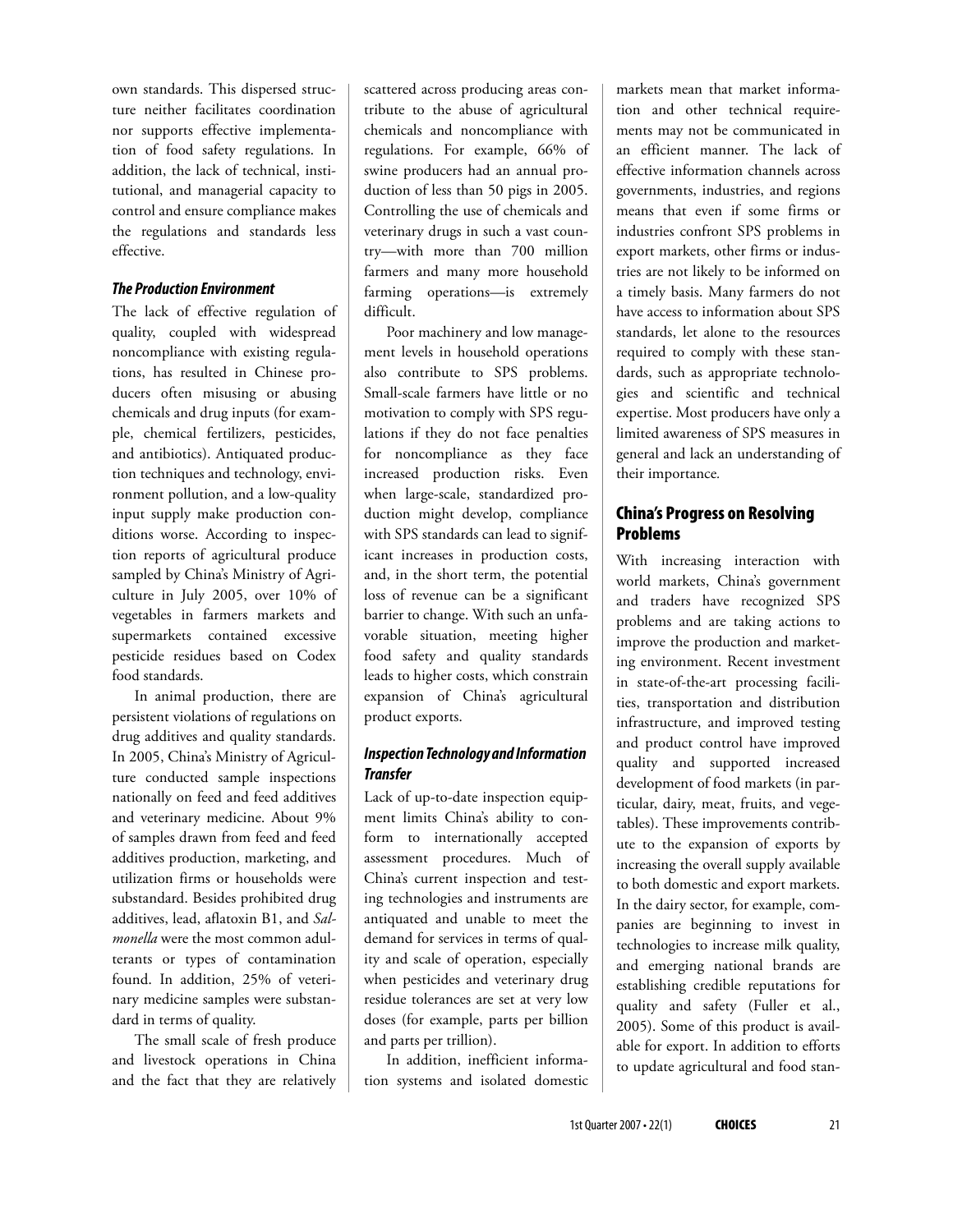dards and regulations and to educate producers on requirements for production methods in international markets, the Chinese government is trying to attract foreign investment, support large enterprises, and promote good agricultural and manufacturing practices. In the meantime, the private sector is working to coordinate international standards and thus increase access to world markets.

#### **Foreign Direct Investment, Dragon-Head Enterprises, and Industry Associations**

With relatively scarce capital internally, the government has encouraged foreign direct investment (FDI) in agriculture. Such investment can introduce capital, advanced technology, and management and marketing skills to improve product quality, increase exports, and assist in the transition from traditional to modern agricultural operations. Currently, agricultural production and food processing sectors each account for only about 2% of total FDI. Except for a few inland provinces, FDI in general has been concentrated in the southeast coastal areas. The Chinese government has further opened its agricultural sector to the outside world and has provided favorable polices and terms to attract FDI through preferential taxes and improved infrastructure.

China's government has supported the development of leading, large-scale enterprises, or "dragonhead" enterprises, as these targeted enterprises can bring along many enterprises and farmers by involving them in their supply chains and providing them guidance on production practices that improve food safety and quality. Currently, about 500 key dragon-head enterprises have formed at the national level, and over 2,000 have formed at the province level.

Approximately 30% of all farmhouseholds sold products to these industrial enterprises. The nationaland provincial-level key dragon-head enterprises are mainstays of the move toward a more industrialized agricultural system. Because it is difficult for an enterprise to deal directly with thousands of dispersed farm-households or for a farmer to directly contact or negotiate with these enterprises, more and more industry associations have been formed voluntarily by producers and processors. These national or local industry associations are acting as a bridge and link between the government, enterprises, and farmers. And they are effective in working out strategies for industry development, safeguarding members' rights, improving cooperation and experience exchange among members, and conveying information on food safety standards and requirements.

Additional FDI, key dragon-head enterprises, and industry associations also offer some hope to small-scale farmers with low management skills and poor production techniques that they might benefit from expanded export markets. Small-scale farmers organizing to operate as single largescale entities allows them not only to gain economies of scale but also to more easily standardize production and comply with SPS measures at lower costs. This improved organization and investment may allow smallscale producers to remain competitive in the stricter food safety environment required in international markets.

#### **Hazard Analysis and Critical Control Point Systems and Good Practices**

Following the lead (and requirements) of the United States and other countries, China has turned to implementation of Hazard Analysis

and Critical Control Point (HACCP) systems as another approach for reducing SPS and food safety problems and improving access to world markets. In 2002, China's General Administration of Quality Supervision, Inspection, and Quarantine introduced regulations requiring export-oriented enterprises producing six kinds of food (canned food, aquatic products [excluding fresh, frozen, air-cured, and pickled/salted products], meat and meat products, frozen vegetables, fruit/vegetable juice, and frozen convenience food containing meat or aquatic products) to pass a HACCP system examination for hygiene certification before producing, processing, or storing exported food. As expected, firms wanting to enter export markets have rapidly embraced the use of HACCP systems. As microbial contamination is the number one food safety issue (43% of illnesses caused by food poisonings were linked to microbial contamination in 2005), improved riskbased control systems, such as HACCP, along with frequent inspections by government agencies, can reduce the risks of microbial contamination on the supply side. To the extent that HACCP is successful in improving the quality of the manufacturing process, the use of HACCP systems is expected to greatly improve the sanitary condition of those exported foods.

However, because producers of most exported products and production services at various stages of the supply chain are not required to adopt HACCP or to use good manufacturing practices in processing or good agricultural practices in the fields, the responsibility for improving SPS conditions comes through self- or market-oriented discipline. Producer efforts toward good practices are motivated primarily through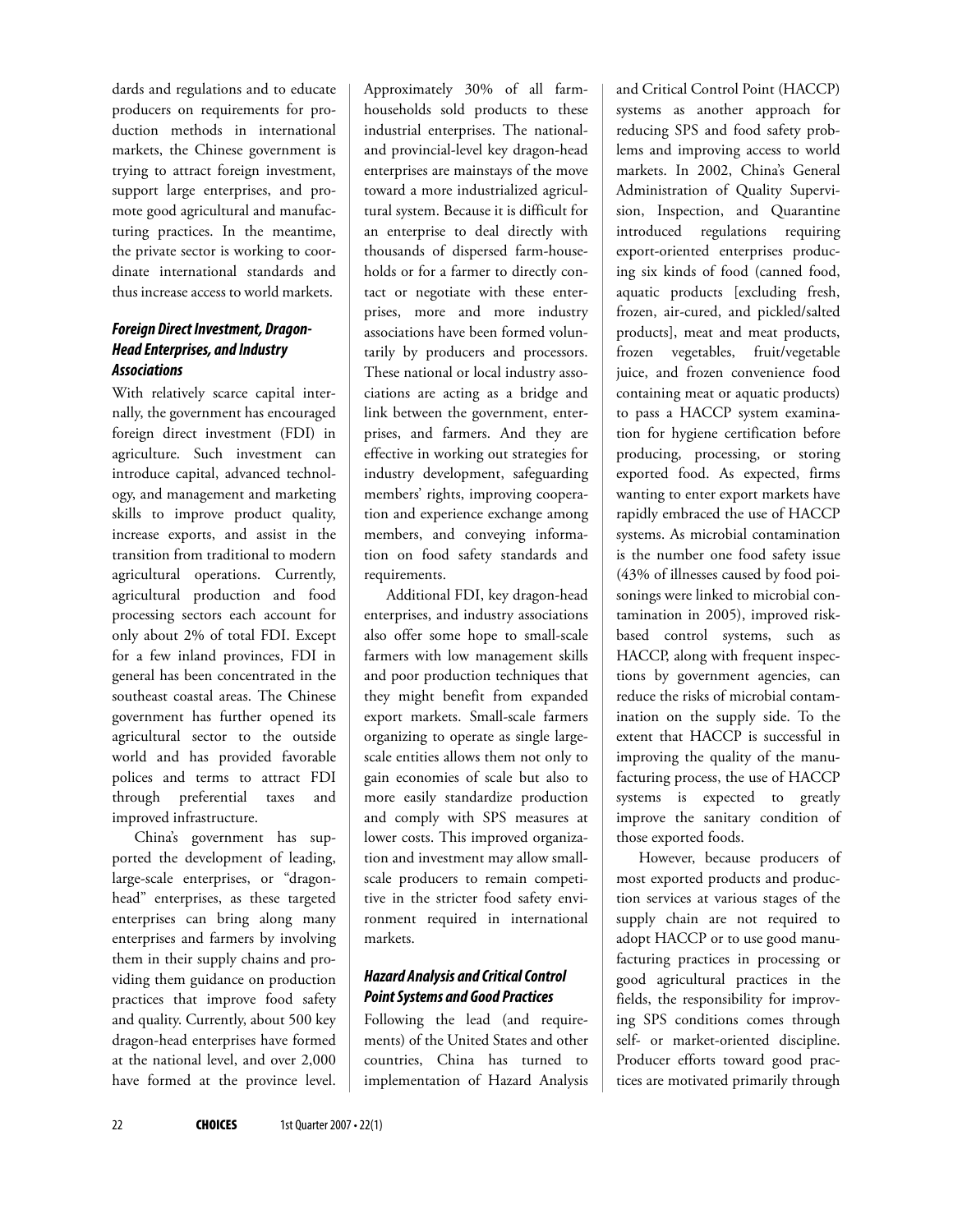incentives to earn more revenues by way of foreign exchange in export markets, and through the threat of lost payments and business from foreign customers should problems occur.

## Opportunities and Challenges for China

Although SPS conditions as a whole in China are low, a number of enterprises, especially those that are export-oriented in the coastal and open provinces and regions, have reached SPS levels consistent with international levels. The improvements in food quality and product safety are a result of their operating in relatively open markets and exporting to developed countries, as well as their investment in modern food production, processing, and distribution industries. These markets are now mostly controlled by the "invisible hand" of international market forces, and producers can quickly adjust production to market signals. Their good practices can have spillover effects on domestic production and potentially expand supply sources available to export markets. This provides an optimistic prospect for China's food quality and safety. Recent estimates show that China has an opportunity to compete successfully because of low production costs that offset relatively high internal marketing costs (USDA, 2006). However, large regional differences limit prospects for broad participation in international markets, and it will take a long time for China to make the necessary adjustments to improve the overall SPS conditions in the country. During the transition, the potential for exports of China's agricultural products will vary, depending on the destination countries (which have different levels of SPS requirements), product varieties, and the capacity of producers to conform to SPS standards.

Although the WTO SPS Agreement requires members to ensure that SPS measures are based on sufficient scientific evidence, there are some well-founded concerns that countries may abuse SPS measures by using them as trade barriers. As China works to respond to the SPS regulations of other countries, concerns have risen that some countries will use SPS barriers to keep out lower-cost Chinese products, which are very competitive in world markets. Consequently, importing countries may look to restrict imports from China by setting relatively high standards or strict inspections in order to protect domestic markets. As China faces continuing SPS conflicts, the government has looked to bilateral negotiations to resist unfair trade restrictions and discrimination and is likely to call upon the WTO to coordinate and resolve trade disputes. As a member of the WTO, China can participate in the negotiation and establishment of international regulations and standards. What remains to be seen is whether China will improve its market opportunities under its new access to scientific review processes.

Asia has been the dominant destination for China's seafood, meat, vegetable, and fruit exports, accounting for over 50% of China's total exports in each category. Since U.S. exports have been of a different type, or seeking different destinations or market niches, China's exports of processed fruits and vegetables, which account for 60% of its total value of fruit and vegetable exports, generally had not posed challenges to U.S. exports. However, notable competition to U.S. exports brought about by China's increasing exports has been seen in the U.S. apple juice

market and in Asian fresh fruit and vegetable markets, especially apples, onions, and edible brassicas (mainly broccoli and cabbages).

The value of China's apple juice exports to the United States increased from \$1 million in the early 1990s to \$108 million during the 2002-2004 period, and China has replaced the United States as the leading exporter of apple juice to Japan and Canada (USDA, 2006). And, due to low production costs and proximity to Japan, China's fresh vegetables are more price competitive than are U.S. vegetables. Declining U.S. market share in other Asian markets is also coinciding with increased vegetable exports from China.

At the same time, growth in China's domestic market, fueled by increased consumer income, modernization in the retail food system, and better transportation and distribution networks, has begun to compete with export outlets for the country's high-quality and processed food products, and this may dampen the expansion of products destined for international markets.

## For More Information

- Dong, F., & Jensen, H.H. (2004). The challenge of conforming to sanitary and phytosanitary measures for China's agricultural exports. MATRIC Working Paper 04-MWP 8, Midwest Agribusiness Trade Research and Information Center, Iowa State University. Available online: http://www.card.iastate.edu/ publications/ synopsis.aspx?id=514.
- Fuller, F.H., Huang, J., Ma, H., & Rozelle, S. (2005). The rapid rise of China's dairy sector: Factors behind the growth in demand and supply. CARD Working